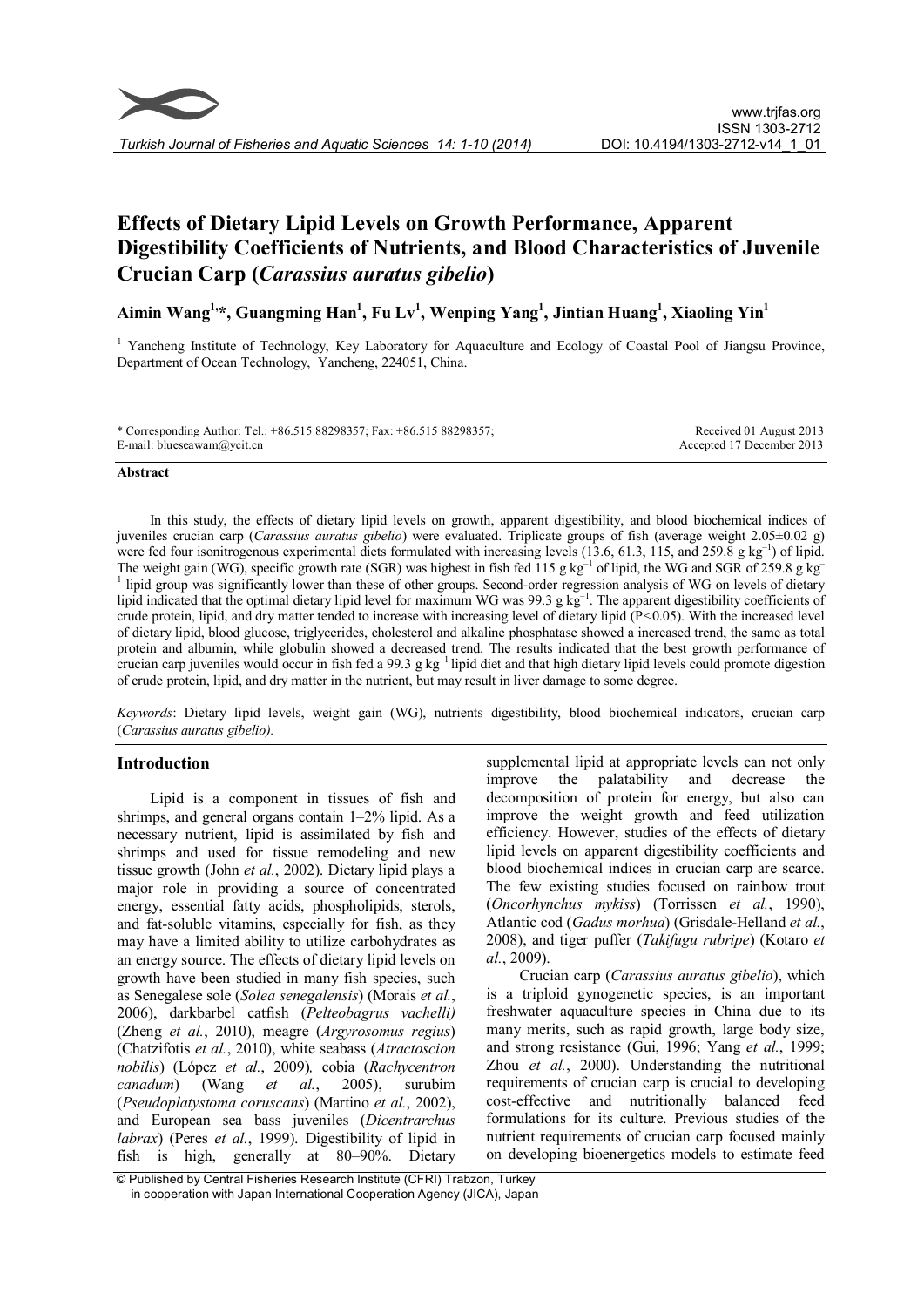requirements, the effects of replacing fish meal with rendered animal protein ingredients, and digestive enzymes (Jany et al., 1976; Zhou et al., 2005; Wang et al., 2007; Hu et al., 2008; Zhou et al., 2009; Gui et al., 2010; Shao et al., 2010). Pei et al. (2004) reported that the diet containing 14.1% is optimal for its growth; Wang et al. (2008) reported that the optimal lipid demand for fingerling crucian carp (Carassius auratus gibelio) is 4.08~6.04%. So the optimum lipid requirement of crucian carp lipid is not similar at present study. But the influences of dietary lipid on the apparent digestibility coefficients of nutrients and blood characteristics of juvenile crucian carp have not been studied, therefore, the present study was designed to evaluate effects of dietary lipid levels on growth performance, apparent digestibility coefficients and blood characteristics of juvenile crucian carp (Carassius auratus gibelio) reared in freshwater.

# Materials and Methods

#### Experimental Animals

Crucian carp juveniles were supplied by the Yancheng Fisheries fish farm located in Jiangsu Province, China. Fish were reared in a temperaturecontrolled, recirculating aquaculture system that contained 12 tanks, each with a rounded bottom surface (diameter: 70 cm, water volume: 250 L). Fish were acclimated to laboratory conditions for 20 d before being randomly distributed into the tanks.

#### Experimental Diets

Four isonitrogenous experimental diets (321.0 g

 $kg^{-1}$  crude protein, dry matter) were formulated to contain four lipid levels (13.6 61.3, 115.5, and 259.8 g  $kg^{-1}$  lipid, dry matter). Fish oil was the lipid source, with 0, 50, 100, and  $250 \text{ g kg}^{-1}$  fish oil added to the diets, respectively. Chromium oxide was used as an inert marker at a concentration of 5 g  $kg^{-1}$  in the diets. Dietary lipid levels were set according to Wang et al. (2008). Table 1 lists the ingredients and proximate composition of the experimental diets. Dietary ingredients were ground into fine powder and passed through 260 µm mesh. Micro-components were mixed using the progressive enlargement method. Distilled water and fish oil were added to the premixed dry ingredients and thoroughly mixed with a mixer (SJF-30, Fishery Machinery and Instrument Research Institute, Chinese Academy of Fishery sciences, Shanghai, China). Pellet feeds (1 mm pellet diameter) were made at 70–85°C using an experimental feed pelleter (SLP-80, Fishery Machinery and Instrument Research Institute) and dried for 16 h in a ventilated oven at 60°C. Dry pellets were sealed in plastic bags and stored at –20°C until use.

#### Experimental Procedure

The experiment was conducted at the Laboratory of Aquatic Nutrition and Feed of Yancheng Institute of Technology, Key Laboratory for Aquaculture and Ecology of Coastal Pool of Jiangsu Province (Yancheng, China). After acclimation, 480 crucian carp juveniles with an average initial body weight of  $2.05\pm0.02$  g (mean  $\pm$  SE) were randomly divided into four groups: one control and three treatment groups. Each of the four groups was divided into triplicate tanks (3 tanks/diet, diameter of tank: 70 cm, water

**Table 1.** Ingredients and proximate composition of the experimental diets  $(g kg<sup>-1</sup>)$ 

|                                                       | Dietary lipid levels $(g kg^{-1})$ |       |       |          |
|-------------------------------------------------------|------------------------------------|-------|-------|----------|
|                                                       | 13.6                               | 61.3  | 115.5 | 259.8    |
| Fish meal                                             | 120                                | 120   | 120   | 120      |
| Soybean meal                                          | 200                                | 200   | 200   | 200      |
| Peanut meal                                           | 80                                 | 80    | 80    | 80       |
| Rapeseed meal                                         | 150                                | 150   | 150   | 150      |
| Fish oil                                              | $\theta$                           | 50    | 100   | 250      |
| Corn starch*                                          | 250                                | 200   | 150   | $\theta$ |
| Wheat                                                 | 140                                | 140   | 140   | 140      |
| $Ca(H_2PO_4)_2$                                       | 20                                 | 20    | 20    | 20       |
| Zeolete                                               | 10                                 | 10    | 10    | 10       |
| Attapulgite                                           | 10                                 | 10    | 10    | 10       |
| Feed premix**                                         | 20                                 | 20    | 20    | 20       |
| Total                                                 | 1000                               | 1000  | 1000  | 1000     |
| Proximate analysis(dry matter basis, $g \, kg^{-1}$ ) |                                    |       |       |          |
| Crude protein                                         | 321.7                              | 324.6 | 318.8 | 314.1    |
| Crude fat                                             | 13.6                               | 61.3  | 115.5 | 259.8    |
| Calcium                                               | 17.1                               | 16.7  | 16.3  | 16.8     |
| Phosphorus                                            | 12.1                               | 11.9  | 11.8  | 12       |

\* Corn starch ingredient refers GB-T 8885-2008 standard of first rank standard;

\*\* The premix provides vitamin and mineral for a kilogram of diet: VE 60 mg; VK 5 mg; VA 15000 IU; VD<sub>3</sub> 3000 IU; VB<sub>1</sub> 15 mg; VB<sub>2</sub> 30 mg; VB6 15 mg; VB12 0.5 mg; Nicotinic acid 175 mg; Folic acid 5 mg; Inositol 1000 mg; Biotin 2.5 mg; Pantothenic acid 50 mg; Fe 25 mg; Cu 3 mg; Mn 15 mg; I 0.6 mg; Mg 0.7 g.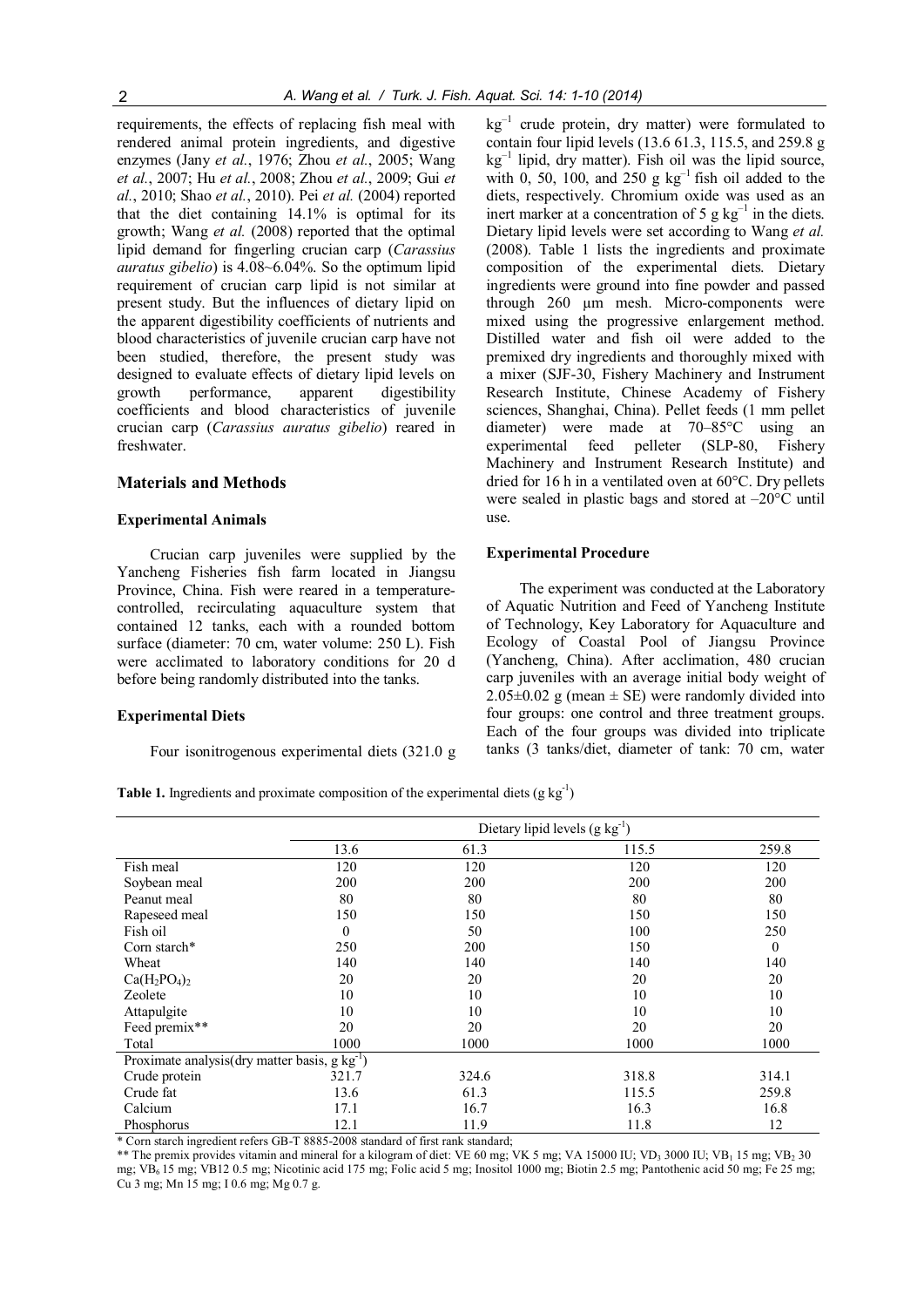volume: 250 L) with a density of 40 crucian carp per tank (Wang et al., 2008). Each group was fed its respective trial diet at a feeding amount of about 8.0- 10.0% of body weight three times per day (6:30, 12:30, and 18:30). The water source is from underground, and water was exchanged once per week (one-third of the volume was exchanged each time). The water was oxygenated day and night. Water temperature was measured every day, and water quality was measured every week. During the test period the water quality on average was as follows: water temperature  $28-32$ °C, DO > 5 mg L<sup>-1</sup>, NH<sub>3</sub><0.05 mg L<sup>-1</sup>, H<sub>2</sub>S<0.1 mg L<sup>-1</sup>, and pH 6.8–8.0. At the end of the 60 d test period, fish were fasted for 24 h prior to sampling; at this point three fish from each tank were randomly collected to measure blood characteristics.

Crucian carp juveniles were begun to feed the experimental diets with 5 g  $kg^{-1}$  chromium oxide after reared for 30 d. After 7 d, the feces were collected. Half an hour after each feeding, the rearing tanks were brushed out to remove uneaten feed and fecal residues. Fecal matter was siphoned from each tank three times a day (09:00, 17:00, and 22:30 h), gently rinsed with distilled water, dried on filter paper, and frozen immediately (Merican and Shim, 1995). Daily fecal samples from each tank were pooled together over the course of the experiment until a sufficient sample (approximately 2.0 g fecal dry matter per tank) was obtained for chemical analysis.

#### Measuring Indices and Methods

During the experiment, initial body weight (IBW) and final body weight (FBW) was measured, and the weight gain (WG), the specific growth rate (SGR), feed conversion ratio (FCR), daily feed intake (DFI), protein efficiency ratio (PER), hepatosomatic index(HSI) and viscerosomatic index(VSI) were calculated using the following formulas:

 $WG (%) = 100 \times (FBW - IBW)/IBW;$ 

SGR  $(\frac{6}{d}) = 100 \times (\text{Inv}_{f} - \text{Inv}_{i})/d$ ;

 $FCR = total feed intake (g)/total wet weight gain of$ fish  $(g)$ ;

DFI =  $100 \times$  total dry feed intake (g)/((IBW +

FBW)/2)/feeding days;

 $PER = body weight gain (g)/protein intake (g);$ 

```
HSI= (liver weight/body weight) \times100;
```
VSI= (viscera weight/body weight)  $\times$ 100;

 $w_f$  and  $w_i$  are final body weight, initial body weight respectively.

Estimations of apparent digestibility coefficients (ADCs) were based on pooled fecal samples from each replicate for each type of diet collected over 15 d. The samples were analyzed for crude protein (CP), crude lipid, and dry matter in triplicate. ADCs for nutrients of the diets were determined using the following equations:

| ADCs of<br>nutrients<br>(%) | $100 - 100 \times$ | $\%$ Cr <sub>2</sub> O <sub>2</sub> in<br>feed |  |                |
|-----------------------------|--------------------|------------------------------------------------|--|----------------|
|                             |                    | $\%$ Cr <sub>2</sub> O <sub>3</sub> in         |  | % nutrients in |
|                             |                    | feces                                          |  | feed           |

Dry matter, CP, and crude lipid content of the diets and fecal material were determined using standard methods (AOAC, 1996). Dry matter was oven dried at 105°C for 24 h, then crude protein concentration was determined by the Kjeldahl procedure using a Kjeltec Auto Sampler System 1030 Analyzer (Foss Ltd., Sweden). Percent nitrogen was multiplied by 6.25 to obtain an estimate of protein percentage. Crude lipid content was determined by acid hydrolysis with a Soxtex System HT 1047Hydrolyzing Unit (Tecator Application Note 92/87), followed by Soxhlet extraction using a Soxtex system 1043.

At the end of the experiment, 24 h fasting, a venous blood sample with the volume of 0.5 ml was taken from each subject for the measurement of total protein (TP), albumin (ALB), globulin (GLB), and plasma triglyceride (TG), cholesterol (CHOL), alkaline phosphatase (ALP), and glucose (GLU) concentration. The fishes were anesthetized with 0.02% MS-222 (tricaine methanesulphonate, Shang Hai Buxi Chemical Co. Ltd., China) prior to blood drawing, and were prewashed with heparin solution, and tail vein blood was extracted and put into centrifuge tubes that were predried with heparin. The samples then were centrifuged at 3,500 r/min for 15 min to obtain the plasma. TP content of the total blood sample was determined using the Biuret method, and ALB and GLB contents were measured using the Bromocresol green method. TG was measured from the plasma using the glycerol phosphate oxidase-peroxidase method, CHOL was measured using the cholesterol oxidase-peroxidase method (Wang, 2005), and the activity of ALP was measured according to Reit's method and the AMP method (Shimizu, 1982). TP, ALB, GLB, TG, CHOL, and ALP were measured using the ABBOTTALOYON 300 automatic biochemical analyzer (USA). Plasma glucose (GLU) concentration was determined using the glucose oxidase method (Panserat et al., 2001).

#### Statistical Analysis

All statistical analyses were conducted using SPSS 17.0 software (SPSS Inc. USA). Data among treatments were compared using one-way analysis of variance (one-way ANOVA) and Duncan's multiple comparison test; a P<0.05 was considered to indicate a statistically significant difference. All results were presented as mean value  $\pm$  standard error (mean $\pm$ SE). Second order polynomial regression analysis between dietary lipid level and WG and FCR were conducted, as were correlation analyses between blood biochemical indices and WG.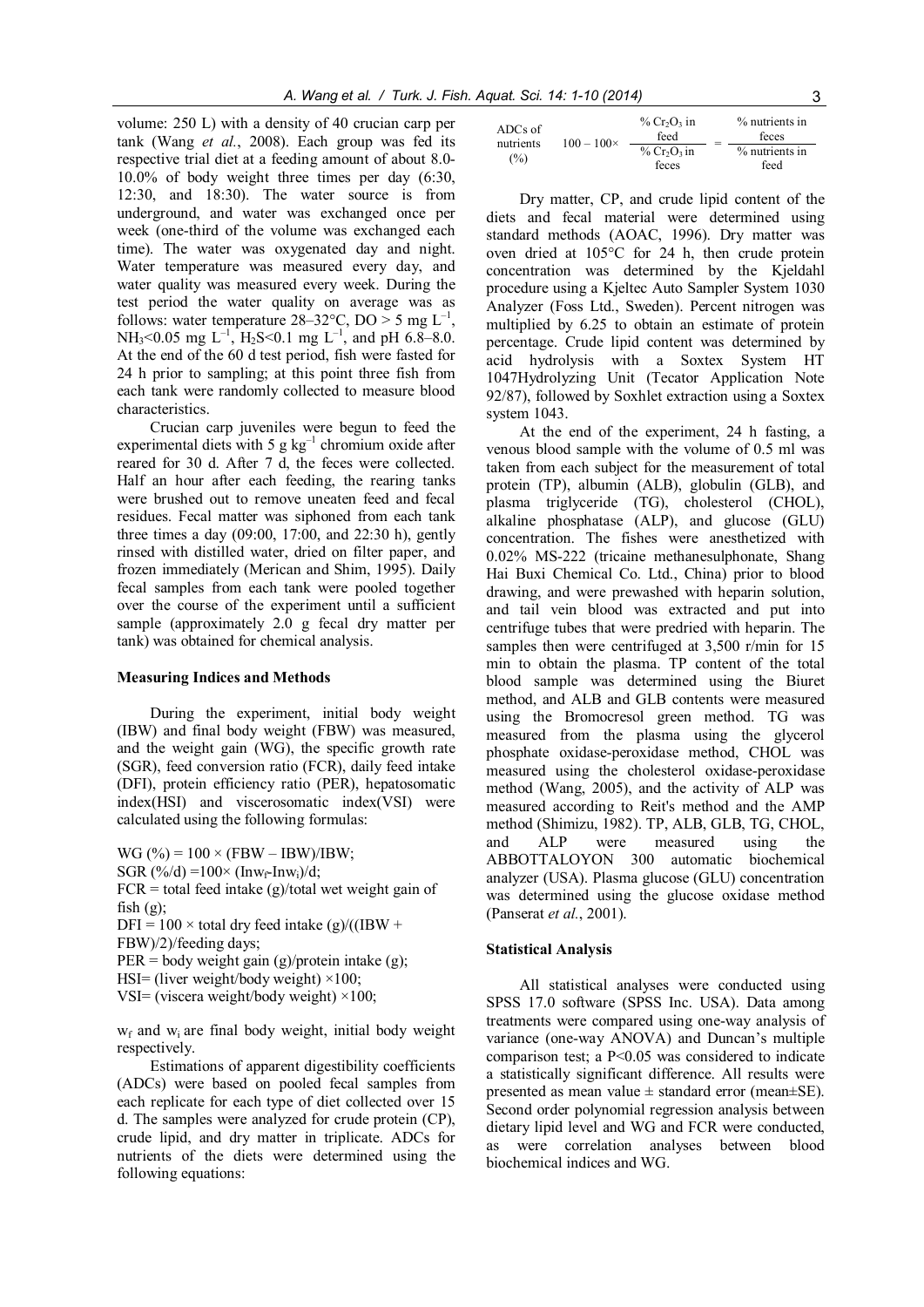#### Results

# Growth and Feed Utilization

Table 2 shows the growth and feed utilization of Carassius auratus gibelio juveniles fed the experimental diets for 60 d. Fish survival throughout the growth trial was between 95.0% and 100% and did not differ significantly among treatments. WG for the 115.5 g  $kg^{-1}$  lipid level group was the highest in all groups and it was only significantly higher than that of the 259.8 g  $kg^{-1}$ lipid level group (P<0.05). SGR of the 259.8 g kg<sup>-1</sup> lipid level group was lower than that of other groups  $(P>0.05)$ , but there was no significant difference among the 13.6 g  $kg^{-1}$ , 61.3 g  $kg^{-1}$  and 115.5 g  $\text{kg}^{-1}$  lipid level groups(P>0.05). FCR decreased but the PER increased as the dietary lipid level increased, and FCR and PER differed significantly between the three higher lipid level groups versus the  $13.6$  g kg<sup>-1</sup> lipid level group (P<0.05). The Second order polynomial regression analysis between WG and dietary lipid level was  $Y =$  $-0.3544X^{2} + 7.0393X + 401.4$  (R<sup>2</sup> = 0.8929) (Figure 1), and the optimal dietary lipid level was determined

to be 99.3 g  $kg^{-1}$  for maximum WG. The secondary curve equation between FCR and dietary lipid level was  $Y = 0.0026X^2 - 0.0874X + 2.2971 (R^2 = 0.8864)$ (Figure 2), and the optimal dietary lipid level was determined to be  $168.1$  g kg<sup>-1</sup> for minimum FCR. DFI values were variable  $(5.97\pm0.27)$  to  $8.59\pm0.50$ , and fingerlings fed the highest gross energy diet (259.8 g  $kg^{-1}$  lipid level) ingested the lowest quantity of feed during the feeding trials  $(P<0.05)$ .

HSI and VSI of juvenile Carassius auratus gibelio were present in Table 2. The HIS and VSI of  $259.8$  g kg<sup>-1</sup> lipid level group was higher than that of other groups (P<0.05), but there was no significant difference among the 13.6 g  $kg^{-1}$ , 61.3 g  $kg^{-1}$  and 115.5 g kg<sup>-1</sup> lipid level groups (P>0.05).

#### Apparent Digestibility Coefficients of Nutrients

ADCs of CP, lipid, and dry matter in the feed increased as the dietary lipid levels increased (Table 3). ADCs of CP, lipid, and dry matter in the 259.8 g  $kg^{-1}$  and 115.5 g  $kg^{-1}$  lipid level groups were significantly higher that those in the 61.3 g  $kg^{-1}$  and 13.6 g kg<sup>-1</sup> lipid level groups (P<0.05). ADCs of CP,

Table 2. Survival, growth performance and feed utilization of juvenile C. *auratus* gibelio fed experiment diets

|                 | Dietary lipid levels $(g \log^{-1})$ |                               |                               |                               |
|-----------------|--------------------------------------|-------------------------------|-------------------------------|-------------------------------|
|                 | 13.6                                 | 61.3                          | 115.5                         | 259.8                         |
| Survival $(\%)$ | $100 \pm 0.00^a$                     | 99.17 $\pm$ 0.83 <sup>a</sup> | $95.00 \pm 2.89$ <sup>a</sup> | $95.00 \pm 1.44$ <sup>a</sup> |
| IBW(g)          | $2.06 \pm 0.01^a$                    | $2.03 \pm 0.01^a$             | $2.05 \pm 0.00^a$             | $2.05 \pm 0.00^a$             |
| FBW(g)          | $10.44 \pm 0.40^a$                   | $10.35 \pm 0.36^{ab}$         | $11.20 \pm 0.61$ <sup>a</sup> | $8.62 \pm 0.70^b$             |
| WG(%)           | $407.87 \pm 15.67^{ab}$              | $410.27 \pm 20.50^{\circ}$    | $447.39\pm6.43^{\circ}$       | $354.38\pm9.51^{b}$           |
| $SGR(\%/d)$     | $2.70 \pm 0.10^a$                    | $2.66 \pm 0.12^a$             | $2.74 \pm 0.17$ <sup>a</sup>  | $2.39 \pm 0.0.14^b$           |
| <b>FCR</b>      | $2.35 \pm 0.04^a$                    | $1.80 \pm 0.06^{\circ}$       | $1.77 \pm 0.01^{\circ}$       | $1.72 \pm 0.02^b$             |
| PER $(\% )$     | $1.31 \pm 0.07^b$                    | $1.61 \pm 0.04^a$             | $1.69 \pm 0.07$ <sup>a</sup>  | $1.73 \pm 0.02^a$             |
| DFI             | $8.59 \pm 0.50^a$                    | $6.49 \pm 0.25^{ab}$          | $6.51 \pm 0.36^{ab}$          | $5.97 \pm 0.27$ <sup>b</sup>  |
| <b>HSI</b>      | $3.59 \pm 0.18^b$                    | $4.27 \pm 0.30^b$             | $4.66 \pm 0.11^b$             | $5.62 \pm 0.24$ <sup>a</sup>  |
| <b>VSI</b>      | $12.61 \pm 0.37^b$                   | $12.99 \pm 0.038^b$           | $13.17\pm0.63^b$              | $15.26 \pm 0.36^a$            |

Values are means of three replicates  $\pm$  SE. Means within rows with the same letter are not significantly different (P<0.05)



Figure 1. Relation between dietary lipid level and WG of juvenile C. auratus gibelio.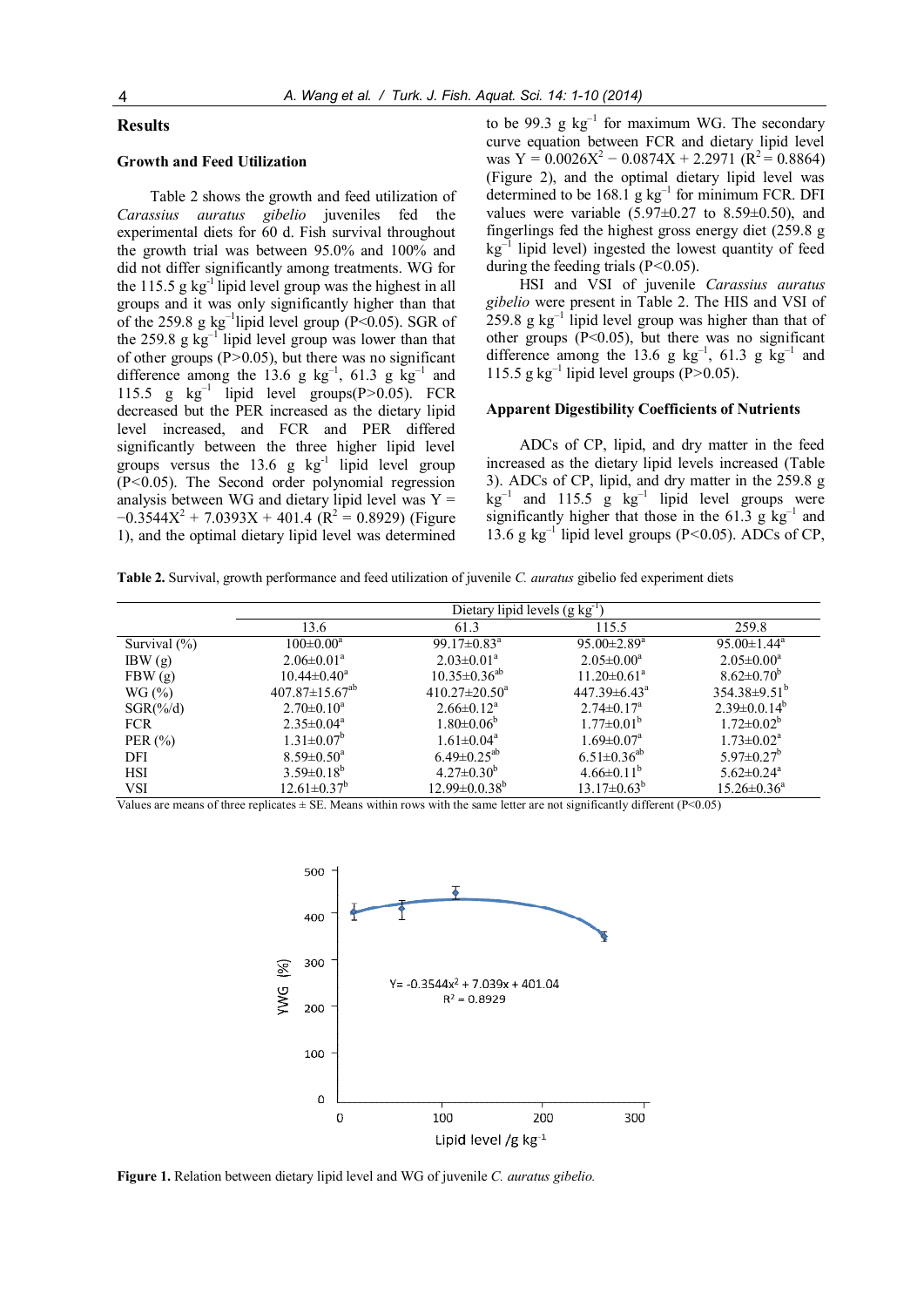

Figure 2. Relation between dietary lipid level and FCR of juvenile Carassius auratus gibelio.

lipid, and dry matter did not differ significantly between the two highest lipid level groups, but ADCs of lipid and dry matter were significantly higher in the 61.3  $g \text{ kg}^{-1}$  lipid level group compared with the 13.6 g  $kg^{-1}$  lipid level group (P<0.05).

#### Blood Biochemical Indices

Figure 3 presents the TP, ALB, GLB, ALB\GLB, TG, CHOL, ALP, and GLU content in the plasma of juvenile C. auratus gibelio. The levels of TP, ALB, and ALB\GLB increased as the dietary lipid levels increased, but the GLB content decreased. The ALB and ALB\GLB levels of the of 259.8 g  $kg^{-1}$ lipid level group were significantly higher than those of the13.6 g  $kg^{-1}$  and 61.3 g  $kg^{-1}$  lipid level groups (P<0.05). However, the GLB content of the 259.8 g  $kg^{-1}$  lipid level group was significantly lower than that of the 13.6 g  $kg^{-1}$  and 61.3 g  $kg^{-1}$  lipid level groups  $(P<0.05)$ .

TG content did not differ significantly among the four groups  $(P>0.05)$ . As the dietary lipid levels increased, the TG, CHOL, and ALP content in the plasma of juvenile C. auratus gibelio tended to increase. The TG level of the  $259.8$  g kg<sup>-1</sup> lipid level group was significantly higher than that of the other groups ( $P < 0.05$ ). The CHOL content of the 259.8 g  $kg^{-1}$  lipid level group was significantly higher than that of the 61.3 g  $kg^{-1}$  and 115.5 g  $kg^{-1}$  lipid level groups  $(P<0.05)$ , but there was no significant difference in CHOL content between the 259.8 g  $kg^{-1}$ and 13.6 g  $kg^{-1}$  lipid level groups (P>0.05). In addition, the GLU content tended to increase as a whole as the dietary lipid levels increased. The GLU content of the  $259.8$  g  $\text{kg}^{-1}$  level group was significantly higher than that of the 61.3  $\bar{g}$  kg<sup>-1</sup> lipid level group  $(P<0.05)$  but it did not differ significantly from the content of the others groups  $(P>0.05)$ .

Table 4 shows the correlation coefficients between TG, CHO, ALP, GLU, and WG . WG was found to be negatively correlated with ALP  $(r^2 = -r^2)$ 

0.683) and GLU  $(r^2 = -0.366)$  and positively correlated with TG ( $r^2 = 0.257$ ) and CHOL ( $r^2 =$ 0.380). However, the correlation coefficients between WG and TG, CHOL, and GLU were not significant  $(P>0.05)$ , but that of ALP was significant  $(P<0.05)$ .

# **Discussion**

Impacts of dietary lipid levels on HSI and VSI of juvenile Carassius auratus gibelio had been studied in this study, the results showed that high dietary lipid levels  $(259.8 \text{ g kg}^{-1})$  might lead to damage for the liver of juvenile Carassius auratus gibelio. Our previous research had showed that high dietary lipid level (16.55% lipid) could result in hepatomgaly and pewter in liver color of juvenile GIFT Oreochromis niloticus (Han et al., 2011).

In this study, with increased dietary lipid levels, there was a trend to first increase then decrease, the WG and SGR of the 115.5 g kg<sup>-1</sup> was highest, but WG and SGR of the 259.8 g  $kg^{-1}$  were significantly lower than these of other groups  $(P<0.05)$ . The results showed that a dietary lipid level of 99.3 g  $kg^{-1}$  was determined to be optimal for growth performance and feed utilization of juvenile Carassius auratus gibelio reared in fresh water. In other studies of other fish species, the optimal dietary lipid level was higher. For example, Xu *et al.* (2011) found that a 122 g  $kg^{-1}$ dietary lipid level was optimal for growth of juvenile Japanese seabass (Latelabrax japonicus). Kotaro et al. (2009) reported the optimum dietary lipid level for tiger puffer to be < 110 g  $kg^{-1}$ , and Molna'r *et al.*  $(2006)$  found a 120 g kg<sup>-1</sup> dietary lipid level to be optimal for growth of pike perch (Sander iucioperca L.). The optimal dietary lipid requirement for fish is influenced by factors such as fish species, growth stage, dietary lipid source, and ambient temperature (Borlongan, 1992; Molna´r et al., 2006; Kotaro et al., 2009; Xu et al., 2011). Our previous study showed that the optimal dietary lipid level for juvenile C. auratus gibelio was 40.8–60.4 g  $kg^{-1}$  (Wang et al.,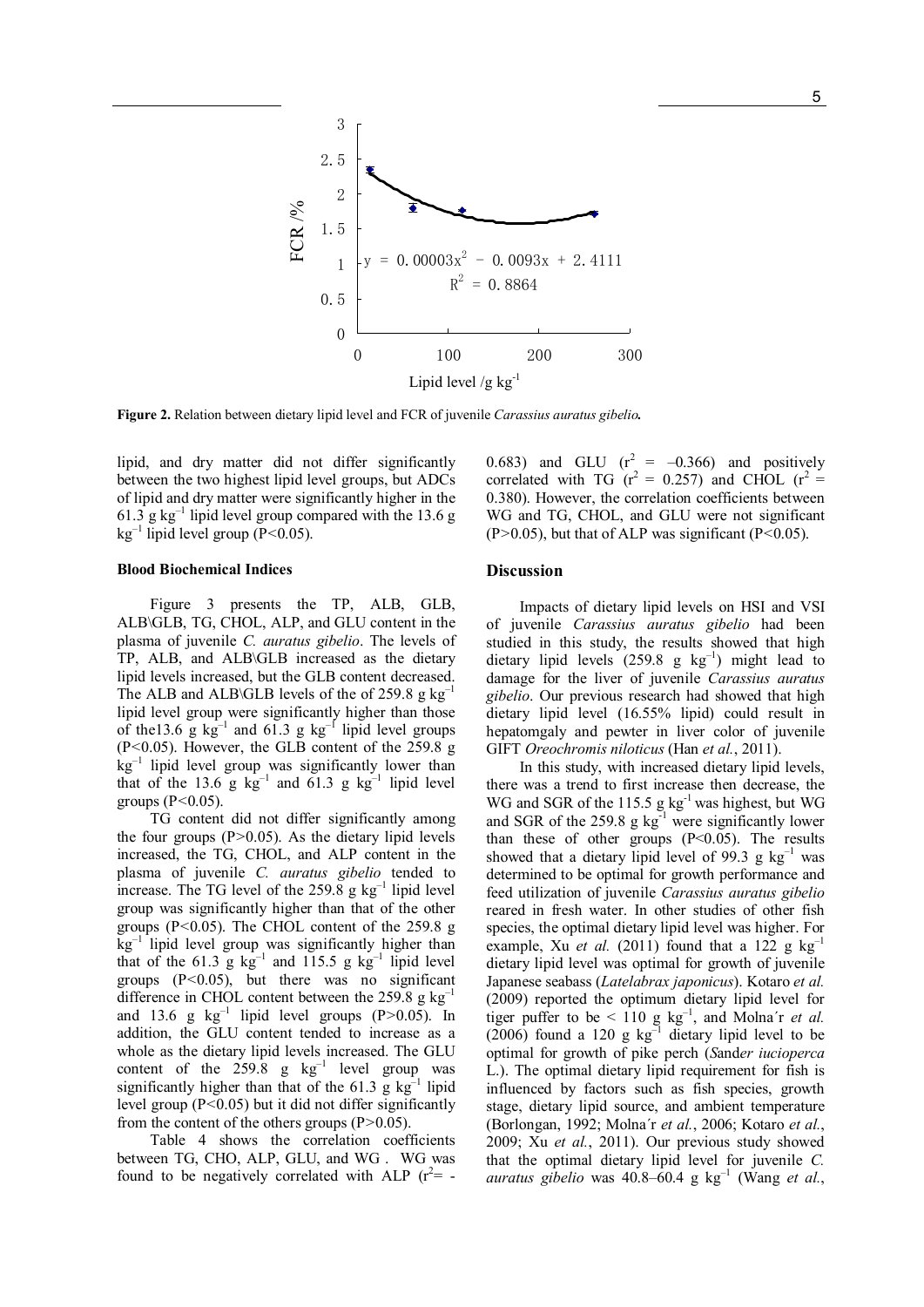| Table 3. Apparent digestibility coefficients (mean $\pm S$ E) for crude protein, lipid and dry matter in juvenile crucian carp (%) |  |  |
|------------------------------------------------------------------------------------------------------------------------------------|--|--|
| $n=3$                                                                                                                              |  |  |

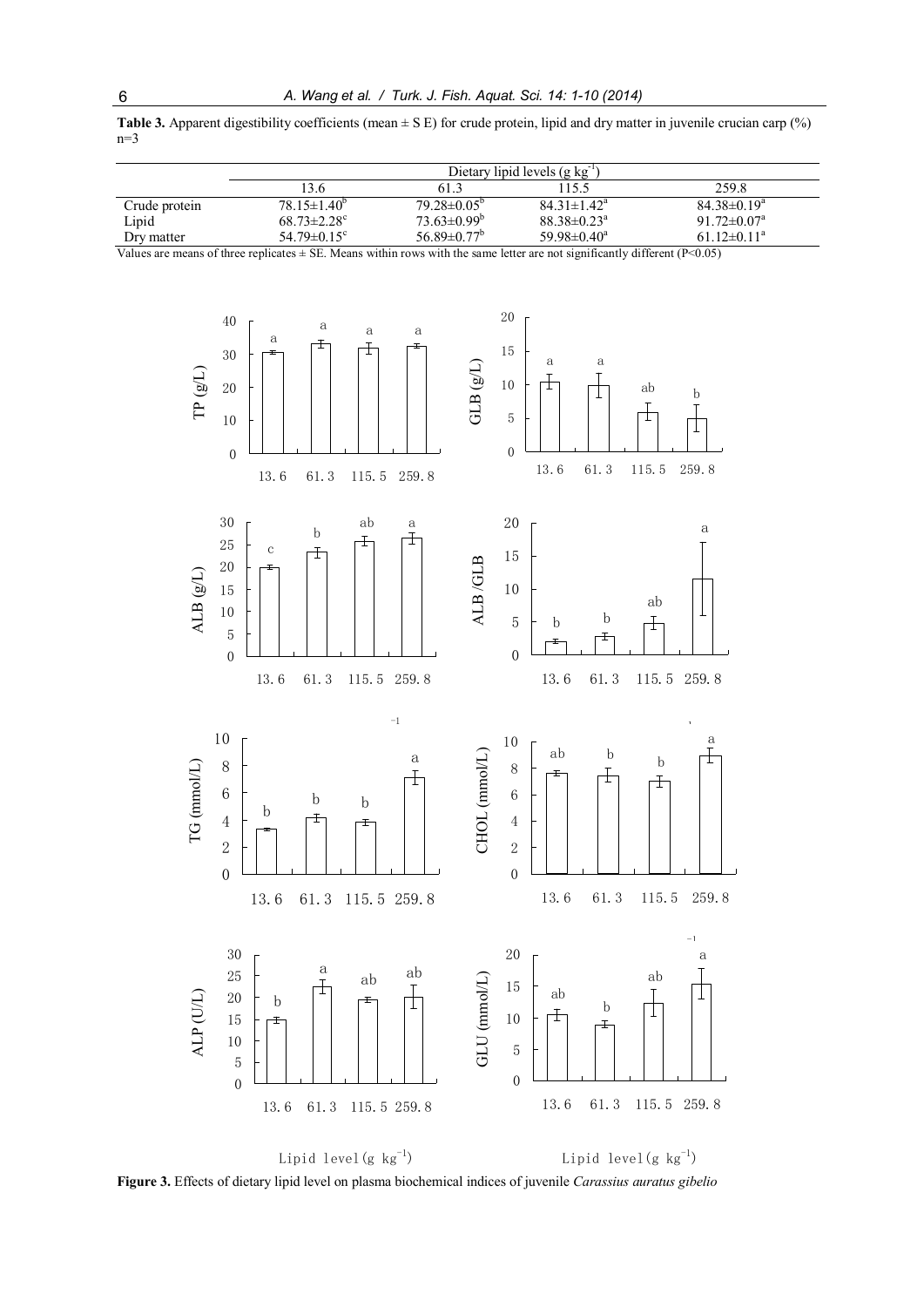Table 4. Correlation coefficient between hematology indices and weight gain

| Hematology Indices     | Correlation coefficient |
|------------------------|-------------------------|
| $CHO(mmol L-1)$        | 0.38                    |
| $TG(mmol L-1)$         | 0.257                   |
| $ALP(UL^{-1})$         | $-0.683*$               |
| $GLU$ (mmol $L^{-1}$ ) | $-0.366$                |

\* Correlation is significant at level 0.05; \*\* Correlation is significant at level 0.01.

2008). The difference in results for C. auratus gibelio may be due to the different body weight of juveniles used in the two experiments: The former was 17.00±0.15 g, but the average body weight was  $2.05\pm0.02$  g in the current study at the start of the experiment. This result further illustrates that the optimal dietary lipid requirement for fish is related to growth stage.

Our results also showed that higher dietary lipid levels could inhibit the growth of juvenile C. auratus gibelio. Negative effects of high lipid levels on growth performance also have been reported for the tiger puffer (Kotaro et al., 2009), cobia (Wang et al. 2005), red drum (Ellis and Reich, 1991), halibut (Nortvedt and Tuene, 1998), and Japanese seabass (Xu et al., 2011). A growth depression effect of higher dietary lipid may be due to reduced feed intake by fish (Tocher, 2003). The present study also showed that DFI of fish fed  $259.8$  g kg<sup>-1</sup> lipid diet was significantly lower than those fed lower lipid diets, which further supported this assumption. In addition, the ALP, TG, and CHOL values of fish fed the 259.8  $g \text{ kg}^{-1}$  lipid level diet were indicative of liver injury to a certain extent, which may be one explanation for decreased growth.

Survival rates of juvenile C. *auratus gibelio* in this experiment ranged from 95% to 100%, but there was no significant difference among the four groups. Thus, the dietary lipid levels tested in this study (<  $259.8$  g kg<sup>-1</sup>) did not have a significant effect on the survival rate of juvenile C. auratus gibelio. In contrast, Ai et al. (2008) reported that higher dietary lipid resulted in lower survival. In this study, with increasing dietary lipid levels, the PER tended to increase, which showed that high dietary level could improve the utilization of protein in feed. Improvement of growth and PER with increasing dietary lipid (energy) level at constant dietary protein level also was found for rainbow trout (Takeuchi et al., 1978; Beamish and Medland, 1986) and white seabass (López et al., 2009). Replacing dietary protein with lipid also improved the growth and PER of Atlantic salmon (Salmo salar) when the diets were administered isonitrogenously (Hillestad and Johnsen, 1994).

Digestibility of a feed is an important factor to consider when evaluating the utilization of feed (Akiyama et al., 1989). Digestibility data reflect the percentage of a feed sample that is absorbed from an animal's intestinal tract. In the present study, ADCs of crude protein, lipid, and dry matter tended to increase as the dietary lipid levels increased. The results suggest that a high dietary lipid level can promote the digestion of nutrients in juvenile C. auratus gibelio but that the apparent digestibility does not increase significantly once the dietary lipid content reaches a certain level. Similar results were reported for GIFT tilapia Oreochromis niloticus (Wang et al., 2011), rainbow trout (Torrissen et al., 1990), and Atlantic cod (Grisdale-Helland et al., 2008). A possible reason for the increase in ADC with increased dietary level is a follows: On the one hand, the lipid provides enough energy for the fish, thereby decreasing the protein consumption and increasing the feed digestibility; on the other hand, lipids, as solvents in the fish body, promote the absorption of other nutrients, thereby improving the apparent digestibility of the feed. However, once a certain dietary lipid level is reached, these tendency stops, likely because when the fat content reaches a certain level, the digestive rate has no significant difference although it increased. This may be because when the fat content reaches a certain level, excess fat is deposited in the liver. A fatty liver becomes overburdened, and thus the apparent digestibility, has no significant increase, but the specific mechanism needs further research.

Blood biochemical characteristics are affected by the internal and external environment, thus they can indirectly reflect the metabolic health status of fish and be used as a clue to determine if fish are sick, what type of illness they have, and how severe the illness is (Chen et al., 2008; Wang et al., 2011). No comparable data are available about the effect of dietary lipid levels on the blood characteristics of juvenile C. auratus gibelio, and there are only limited reports for other finfish species (Kotaro et al., 2009; Chatzifotis et al., 2010; Wang et al., 2011).

The maintenance of plasma colloid osmotic pressure mainly depends on ALB, which is synthesized by the liver (Quinlan, 2005). GLB is related to immunity and is mainly synthesized by extra cell. ALB content will rise and GLB content will drop when the liver is abnormal or the body contains a virus antigen. In this study, the TP and ALP content tended to increase and the GLB level tended to decrease as the dietary lipid levels increased, there was significant difference between the ALB and GLB content of the highest lipid level group and the two lowest lipid level groups  $(P<0.05)$ . This result suggests that the liver of juvenile C. auratus gibelio in the highest dietary lipid level group might be injured.

Blood lipid is a compulsory material of living cell basal metabolism. Generally speaking, the main parts of lipid are TG and CHOL. Under normal circumstances, CHOL usually increases or decreases with increasing or decreasing of TG, respectively (He, 2000). The content of TG and CHOL often are low in fish (Chen, 2000). Kotaro et al. (2009) found that the blood TG content in tiger puffer increased as the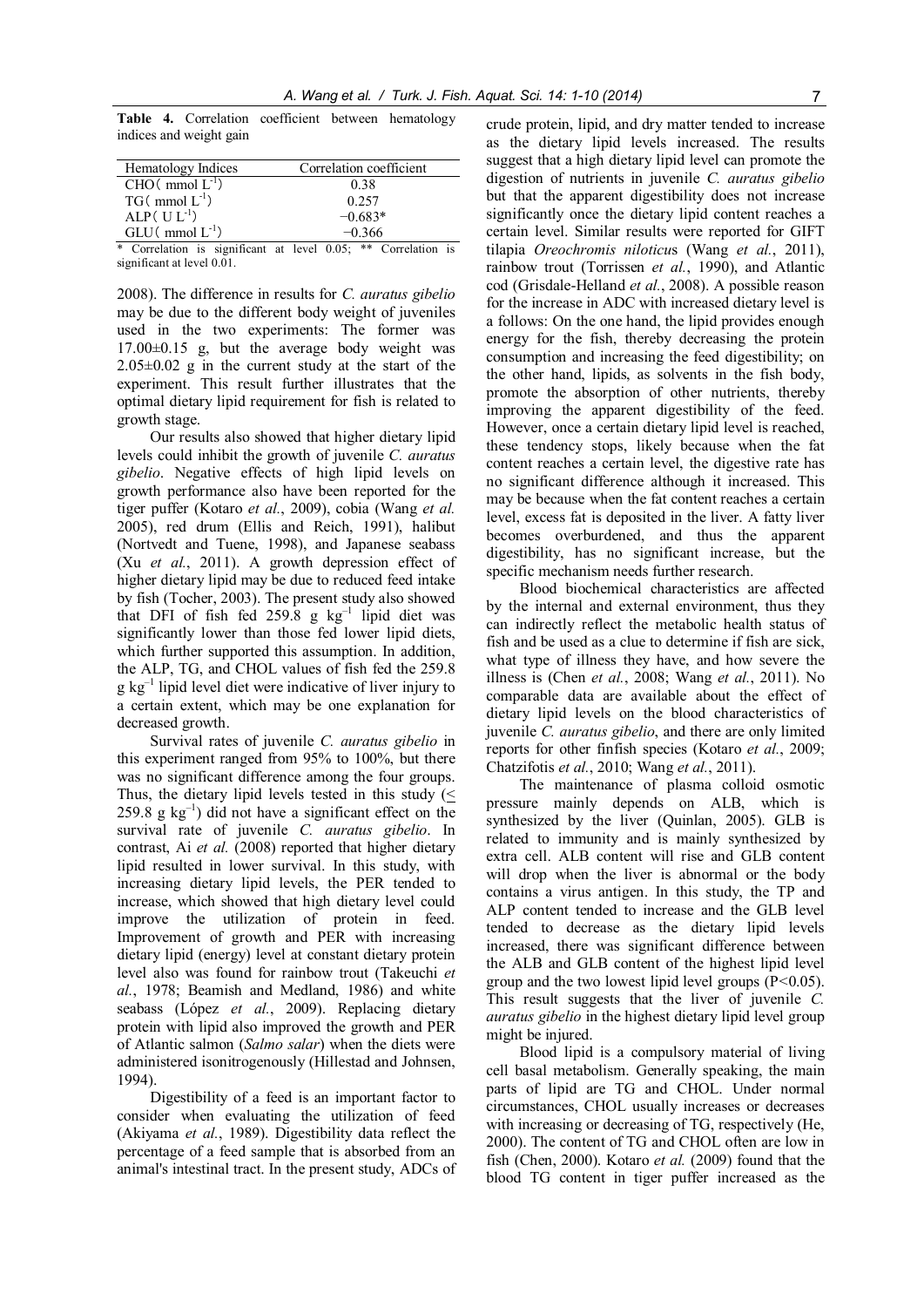dietary lipid levels increased. Wang et al. (2011) reported that the CHOL content of GIFT tilapia serum increased significantly  $(P<0.01)$  with increasing dietary lipid level, but it had no significant influence on the TG content (P>0.05). The experimental results reported herein showed that the TG and CHOL levels increased significantly with increasing dietary lipid level, which agrees with reports for tiger puffer (Kotaro et al., 2009), grass carp (Du et al., 2005), and Atlantic salmon (Hamre et al., 2004). It is possible that TG synthesized by the liver cannot be transported in time and cause fatty liver, while the formation of fatty liver is often accompanied by increasing of blood lipid.

In this study, WG was positively correlated with TG and CHOL and negatively correlated with GLU and ALP, but only the correlation with ALP was statistically significant (P<0.05). In contrast, Chatzifotis et al. (2010) reported that CHOL, TG, and TP levels in meagre blood were not affected by the different diets. Wang et al. (2011) found that with the increase in dietary lipid, the content of TG and CHOL declined significantly  $(P<0.05)$ . Gan *et al.* (2009) found that the diet lipid level was negatively correlated with and CHOL and TG levels, and the reasons for this relationship remain to be determined.

The plasma ALP level is related to nutrition immunity. Under normal circumstances, the ALP activity of the plasma is low, but liver or bone disease cause the ALP activity to increase significantly. Gan et al. (2009) found that increased dietary lipid levels led to a gradual increase in the activity of GPT and ALP. In the experiment conducted herein, the ALP level increased gradually as the dietary lipid levels increased; one explanation for this result is that too much lipid in the diet caused liver disease.

GLU levels can be used as an indicator of stress (Rotllant and Tort, 1997; Rotllant et al., 1997; Pottinger, 1998), but they also are affected by other factors, including temperature, fish size (Hemre and Sandnes, 1999), photoperiod, time since last feeding (Pavlidis et al., 1999), and diet. In this study, GLU levels in the blood of juvenile C. auratus gibelio increased with increasing dietary lipid levels expect but the  $13.6 \text{ g kg}^{-1}$  lipid, indicated that the increase of dietary lipid cause stress represented by glucose levels, which was supported by other reports for Atlantic salmon (Hemre and Sandnes, 1999), cod (Rosenlund et al., 2004), and white sturgeon (Acipenser transmontanus) (Hung et al., 1997). The reason that the GLU content of the of 13.6 g kg $^{-1}$  lipid level group was higher than that of the 61.3 g  $kg^{-1}$ lipid level group may be because of the corn starch present in the  $13.6$  g kg<sup>-1</sup> diet. Hemre *et al.* (1996) reported that the GLU content increases with the increase of starch in the diet.

Correlation analysis of WG versus blood biochemical indices revealed that ALP level was significantly negatively related to WG ( $P<0.05$ ), GLU significantly negatively related to WG  $(P<0.01)$ ; Correlation between all other blood biochemical indices and WG was not significant (P>0.05). Overall, the results indicate that excessive dietary lipid can lead to liver damage, which in turn will affect indices such as ALP. Liver damage also can emaciate the body and cause growth retardation and metabolic disorders. Therefore, the potential relationship between blood biochemical indices and growth performance may provide a way to comprehensively assess fish health status and nutritional requirements.

### **Conclusions**

In summary, the results of the present study demonstrated that a dietary lipid level of 99.3 g  $kg^{-1}$ will result in optimal growth of C. auratus gibelio juveniles. A dietary lipid level that is too high (e.g.,  $259.8$  g  $\text{kg}^{-1}$ ) can have negative effects on growth. High dietary lipid levels can promote digestion of CP, lipid, and dry matter in the food source, but too high level of 259.8 g  $kg^{-1}$  lipid maybe result in liver damage in this species to some degree.

# Acknowledgements

This work was funded by "Three Projects" on aquaculture of Jiangsu Province (No. PJ2010-59), Jiangsu Province Coastal Aquaculture Fish Feed Engineering Technology Research Center (BM2012520) and was supported by funding from the "333 High-level Personnel Training Project" in Jiangsu province.

#### References

- Ai, Q.H., Zhao, J.Z., Mai, K.S., Xu, W., Tan, B.P., Ma, H.M. and Liufu, Z.G. 2008. Optimal dietary lipid levels for large yellow croaker (Pseudosciaema crocea) larvae. Aquaculture Nutrition, 14: 515-522.
- Akiyama, D.M., Coelho, S.R., Lawrence, A.L. and Robison, F.H. 1989. apparent digetibility of feedstuffs by the marine shrimp Penaeus vannamei Boone. Nippon Suisan Gakkaishi, 55: 91-98.
- AOAC. 1996. Official methods of analysis of the association of official analytical chemists. Association of Official Analytical Chemists, Arlington, VA, USA.
- Beamish, F.W.H. and Medland, T.E. 1986. Protein sparing effects in large rainbow trout, Salmo gairdneri. Aquaculture, 55: 35-42.
- Borlongan, I.G. 1992. Lipid and fatty acid composition of milkfish (Chanos chanos) grown in fresh water and seawater. Aquaculture, 140: 79-89.
- Chatzifotis, S., Panagiotidou, M., Papaioannou, N., Pavlidis, M., Nengas, I. and Mylonas, C.C. 2010. Effect of dietary lipid levels on growth, feed utilization, body composition and serum metabolites of meagre (Argyrosomus regius) juveniles. Aquaculture, 307: 65-70.
- Chen, X.P. 2008. Effects of starvation on some hematological indices of Sparus macroephalus. Fisheries Science and Technology, 4: 19-25. (In Chinese, with English abstract).
- Chen, X.Y. 2000. Fish blood. Journal of Chongqing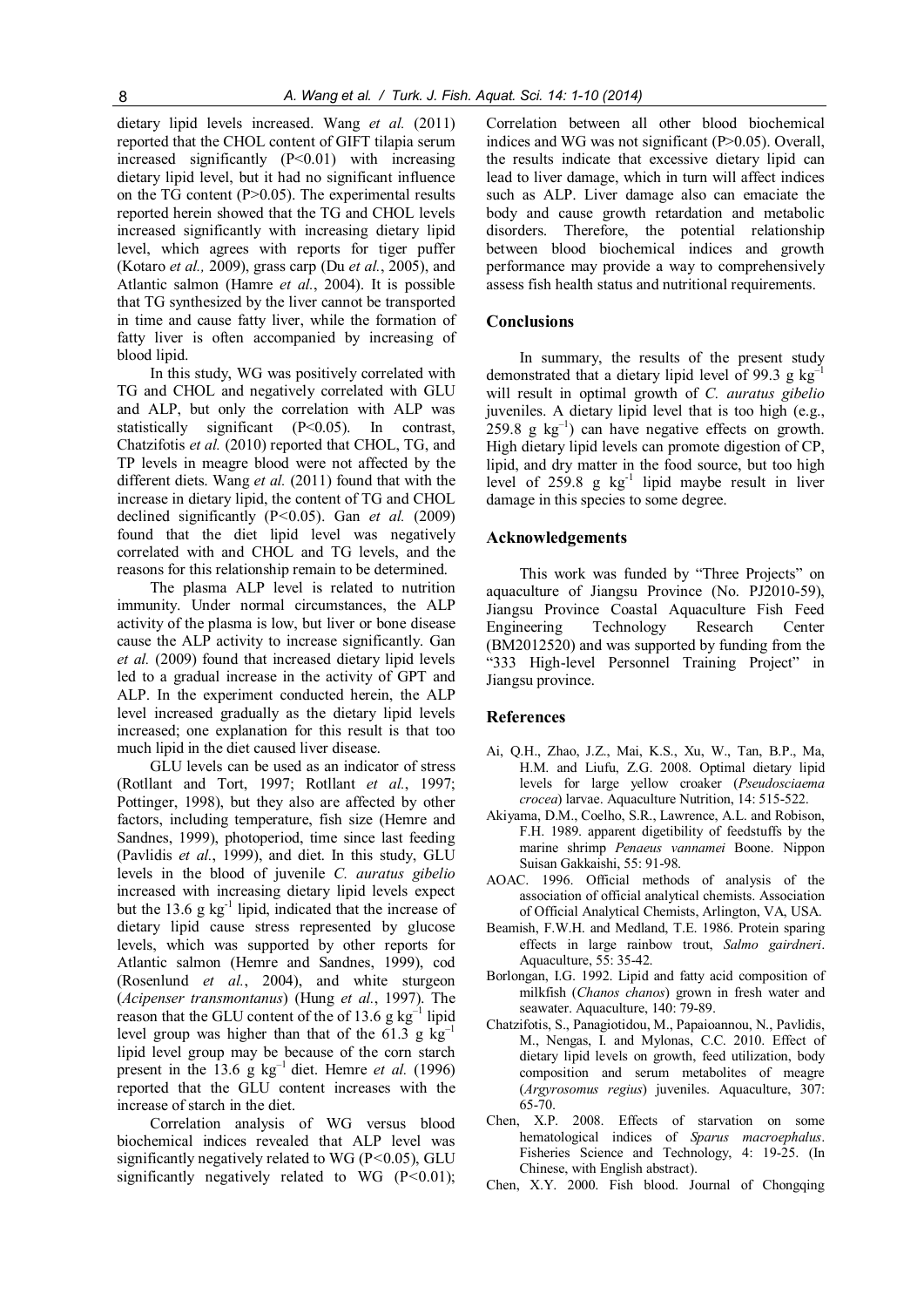Teachers College, 19. (In Chinese, with English abstract).

- Du, Z.Y., Liu, Y.J., Tian, L.X., Wang, J.T., Wang, Y. and Liang, G.Y. 2005. Effect of dietary lipid level on growth, feed utilization and body composition by juvenile grass carp (Ctenopharyngodon idella). Aquaculture Nutrition, 11: 139–146.
- Ellis, S.C. and Reich, R.C. 1991. Effects of dietary lipid and carbohydrate level on growth and body composition of juvenile red drum (Scienops ocellatus). Aquaculture, 97: 383-394.
- Gan, H., Li, J.M., Feng, G.P., Gong, Z.L., Huang, K. and Li, J.L. 2009. Effects of different lipid levels on growth and haematological biochemistry in juvenile tilapia (Oreochromis niloticus × Oreochromis aureus). Journal of Shanghai Ocean University, 18: 36-41. (In Chinese, with English abstract).
- Grisdale-Helland, B., Shearer, K.D., Gatlin III, D.M. and Helland, S.J. 2008. Effects of dietary protein and lipid levels on growth, protein digestibility, feed utilization and body composition of Atlantic cod (Gadus morhua). Aquaculture, 283: 156-162.
- Gui, D., Liu, W.B., Shao, X.P. and Xu, W.N. 2010. Effects of different dietary levels of cottonseed meal protein hydrolysate on growth, digestibility, body composition and serum biochemical indices in crucian carp (Carassius auratus gibelio). Animal Feed Science and Technology, 156: 112-120.
- Gui, J.F. 1996. A unique study system: gynogenetic fish Carassius auratus gibelio. Sci. Found. China, 4: 44- 46.
- Hamre, K., Christiansen, R., Waagbø, R., Maage, A., Torstensen, B.E., Lygren, B., Lie Ø Wathne, E. and Albrektsen, S. 2004. Antioxidant vitamins, minerals and lipid levels in diets for Atlantic salmon (Salmo salar, L.): effects on growth performance and fillet quality. Aquaculture Nutrition, 10: 113-123.
- Han, G. M., Wang, A.M., Xu, P., Lv F., Feng, G.N., YU, Y.B. and Yang, W.P. (2011) Effects of dietary lipid levels on fat deposition and fatty acid profiles of GIFT, Oreochromis niloticus. Journal of Fishery Sciences of China, 18: 338-349. (In Chinese with English abstract)
- He, Z.Q. 2000. Human nutrition (second edition). Beijing: People's Medical Publishing House, 95-123. (In Chinese, with English abstract).
- Hemre, G.I., Hjertnes, B., Aksnes, A. and Waagbø, R. 1996. Effect of gelatinized wheat and maize in diets for large Atlantic salmon (Salmo salar L.) on glycogen retention, plasma glucose, and fish health. Aquaculture Nutrition, 2: 33-39.
- Hemre, G.I. and Sandnes, K. 1999. Effect of dietary lipid level on muscle composition in Atlantic salmon Salmo salar. Aquaculture Nutrition, 5, 9-16.
- Hillestad, M. and Johnsen, F. 1994. High-energy/lowprotein diets for Atlantic salmon: effects on growth, nutrient retention and slaughter quality. Aquaculture, 124: 109-116.
- Hu, M.H., Wang, Y.J., Wang, Q., Zhao, M., Xiong, B.X., Qian, X.Q., Zhao, Y.J. and Luo, Z. 2008. Replacement of fish meal by rendered animal protein ingredients with lysine and methionine supplementation to practical diets for gibel carp, Carassius auratus gibelio. Aquaculture, 275: 260- 265.
- Hung, S.S.O., Storebakken, T., Cui, Y., Tian, L. and Einen, O. 1997. High-energy diets for white sturgeon,

Acipenser transmontanus Richardson. Aquaculture Nutrition, 3: 281-286. doi: 10.1046/j.1365- 2095.1997.00047.x

- Jany, K.D. 1976. Studies on the digestive enzymes of the stomachless bonefish Carassius auratus gibelio (bloch): Endopeptidases. Comp. Biochem. Phys. B: Comp. Biochem., 53: 31-38.
- John, R., Douglas, R.J. and Gordon, B. 2002. Fish Nutrition. Copyright: Elsevier Science, USA, 181- 258.
- Kotaro, K., Takeshi, F., Nakahiro, I., Kazue, O. and Tamo, N. 2009. Effect of dietary lipid levels on the growth, feed utilization, body composition and blood characteristics of tiger puffer Takifugu rubripes. Aquaculture, 298: 111-117. doi: 10.1016/j.aquaculture.2009.10.026
- López, L.M, Durazo, E., Viana, M.T., Drawbridge, M. and Bureau, D.P. 2009. Effect of dietary lipid levels on performance, body composition and fatty acid profile of juvenile white seabass, *Atractoscion nobilis*.<br>Aquaculture. 289: 101-105. doi: Aquaculture, 289<sup>-</sup> 101-105 doi: 10.1016/j.aquaculture.2009.01.003
- Martino, R.C., Cyrino, J.E.P., Portz, L. and Trugo, L.C. 2002. Effect of dietary lipid level on nutritional performance of the surubim, Pseudoplatystoma coruscans. Aquaculture, 209: 209-218. doi: 10.1016/S0044-8486(01)00738-4
- Merican, Z.O. and Shim, K.F. 1995. Apparent digestibility of lipid and fatty acids in residual lipids of meals by adult Penaeus monodon. Aquaculture, 133: 275-286. doi: 10.1016/0044-8486(95)00019-X
- Molna´r, T., Szabo´, A., Szabo´, G., Szabo´, C. and Hancz, C. 2006. Effect of different dietary fat content and fat type on the growth and body composition of intensively reared pikeperch (Sander lucioperca L.). Aquaculture Nutrition, 12: 173-182. doi: 10.1111/j.1365-2095.2006.00398.x
- Morais, S., Caballero, M.J., Conceição, L.E.C., Izquierdo, M.S. and Dinis, M.T. 2006. Dietary neutral lipid level and source in Senegalese sole (Solea senegalensis) larvae: Effect on growth, lipid metabolism and digestive capacity. Comp. Biochem. Phys. B: Biochem. Mol. Biol., 144: 57-69. doi: 10.1016/j.cbpb.2006.01.015
- Nortvedt, R. and Tuene, S. 1998. Body composition and sensory assessment of three weight groups of Atlantic halibut (Hipoglossus hippoglossus) fed three pellet sizes and three dietary fat levels. Aquaculture, 161: 295-312. doi: 10.1016/S0044-8486(97)00277-9
- Panserat, S., Capilla, E., Gutierrez, J., Frappart, P.O., Vachot, C., Plagnes-Juan, E., Aguirre, P., Br`eque, J. and Kaushik, S. 2001. Glucokinase is highly induced and glucose-6-phosphatase poorly repressed in liver of rainbow trout (Oncorhynchus mykiss) by a single meal with glucose. Comp. Biochem. Phys. B, 128: 275-283. doi: 10.1016/S1096-4959(00)00322-5
- Pavlidis, M., Greenwood, L., Paalavuo, M., Mölsä, H., and Laitinen, J.T. 1999. The Effect of Photoperiod on Diel rhythms in serum melatonin, cortisol, glucose, and electrolytes in the Common Dentex, Dentex dentex. General and Comparative Endocrinology, 113: 240- 250. doi: 10.1006/gcen.1998.7190
- Pei,Z., Xie, S., Lei, W., Zhu, X., and Yang, Y. 2004. Comparative study on the effect of dietary level on growth and feed utilization for gibel carp (Carassius auratus gibelio) and Chinese longsnout catfish (Leiocassis longirostris Günther). Aquaculture